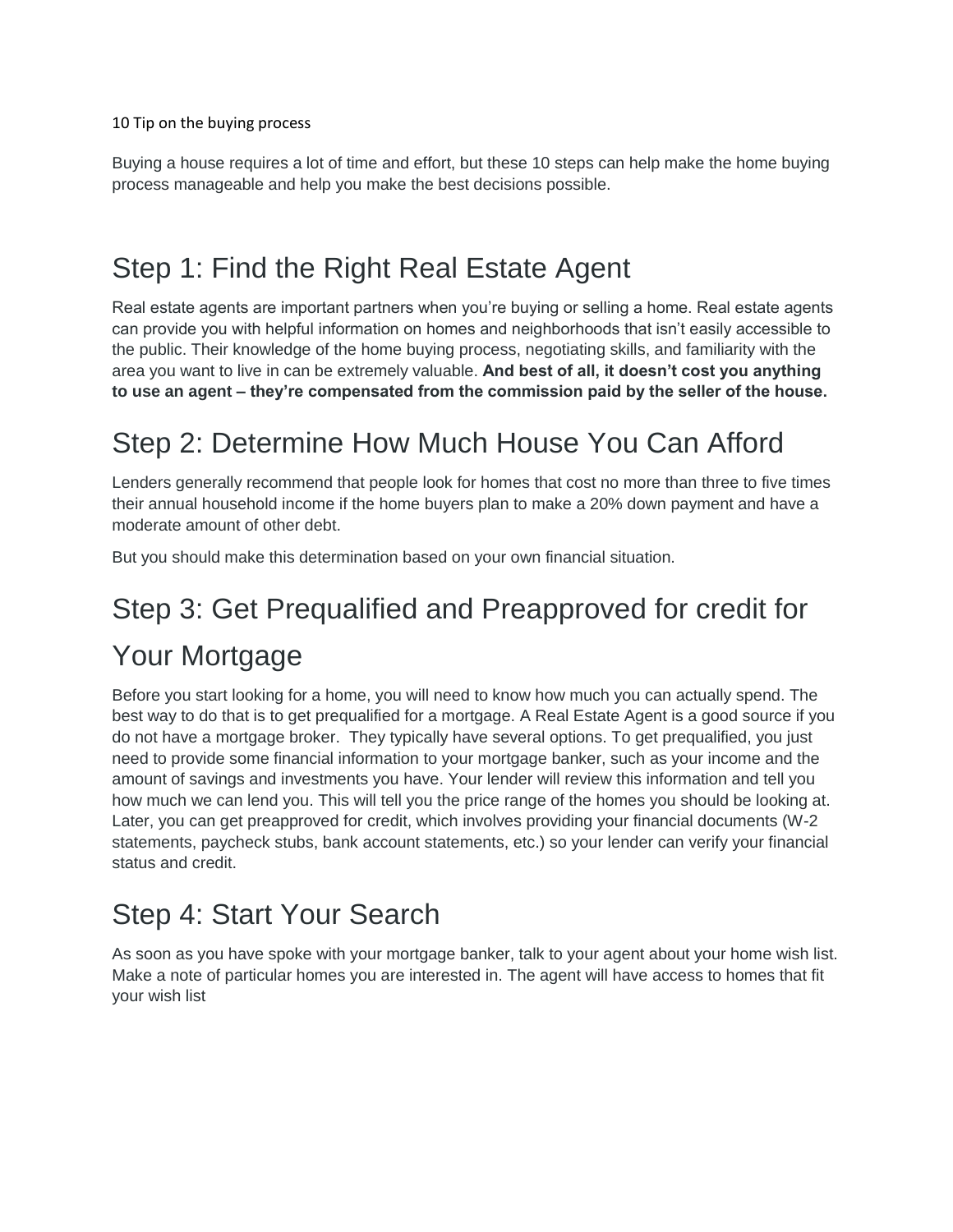## Step 5: Shop for Your Home and Make an Offer

Start touring homes in your price range. It might be helpful to take notes on all the homes you visit. You will see a lot of houses! It can be hard to remember everything about them. Take as much time as you need to find the right home. Then work with your real estate agent to negotiate a fair offer based on the value of comparable homes in the same neighborhood. The buyer will provide the seller some sort of compensation to be held. This is often in a monetary form usually called an Ernst Money Check. The amount could be hundred's to thousand's of dollars. Depending on the price point of the house. Once you and the seller have reached an agreement on a price, the parties sign the offer.

#### Step 6: Get a Home Inspection

Typically, purchase offers are contingent on a home inspection of the property to check for signs of structural damage or things that may need fixing. Usually paid by the buyer. Your real estate agent usually will help you arrange to have this inspection conducted within a few days of your offer being accepted by the seller. This contingency protects you by giving you a chance to renegotiate your offer or withdraw it without penalty if the inspection reveals significant material damage.

You and the seller will receive a report on the home inspector's findings. You can then decide if you want to ask the seller to fix anything on the property before closing the sale. Before the sale closes, you will have a final walk-through of the house, which gives you the chance to confirm that any agreed-upon repairs have been made.

#### Step 7: Work with a Mortgage Banker to Select Your

#### Loan

Lenders have a wide range of competitively priced loan programs and a reputation for exceptional customer service. You will have many questions when you are purchasing a home, and having one of our experienced, responsive mortgage bankers assist you can make the process much easier.

Every home buyer has their own priorities when choosing a mortgage. Some are interested in keeping their monthly payments as low as possible. Others are interested in making sure that their monthly payments never increase. And still others pick a loan based on the knowledge they will be moving again in just a few years.

#### Step 8: Have the Home Appraised

Lenders will arrange for an appraiser to provide an independent estimate of the value of the house you are buying. The appraiser is a member of a third party company and is not directly associated with the lender. The appraisal will let all the parties involved know that you are paying a fair price for the home.